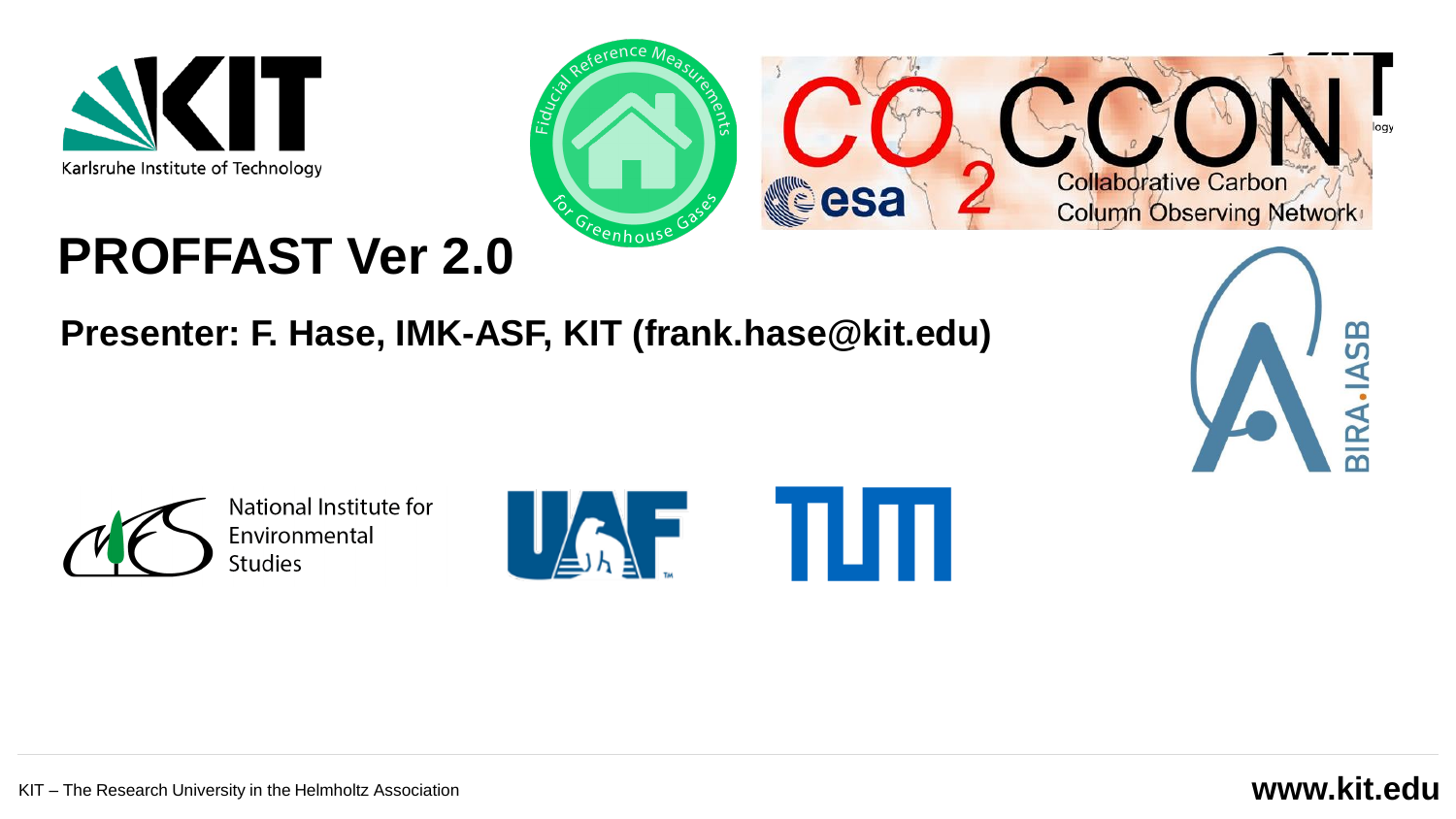## **COCCON processing - origin**



Development of code / tools is supported by ESA in the framework of several projects

(COCCON-PROCEEDS I + II, FRM4GHG II)

Team:

- Frank Hase (KIT): PREPROCESS + PROFFAST
- Darko Dubravica, Lena Feld, Benedikt Herkommer (all KIT): wrapper for processing of large data sets
- Mahesh Kumar Sha, Bavo Langerock (both BIRA): HDF file generation, interfacing with EVDC data portal

GGG / PROFFAST comparison: Qiansi Tu + Mahesh Kumar Sha (BIRA) / Carlos Alberti / N. Jacobs + W. R.

Simpson (UoA) / Matthias Frey (NIES) / Jia Chen + Moritz Makowski + Maximilian Rißmann (TUM) / …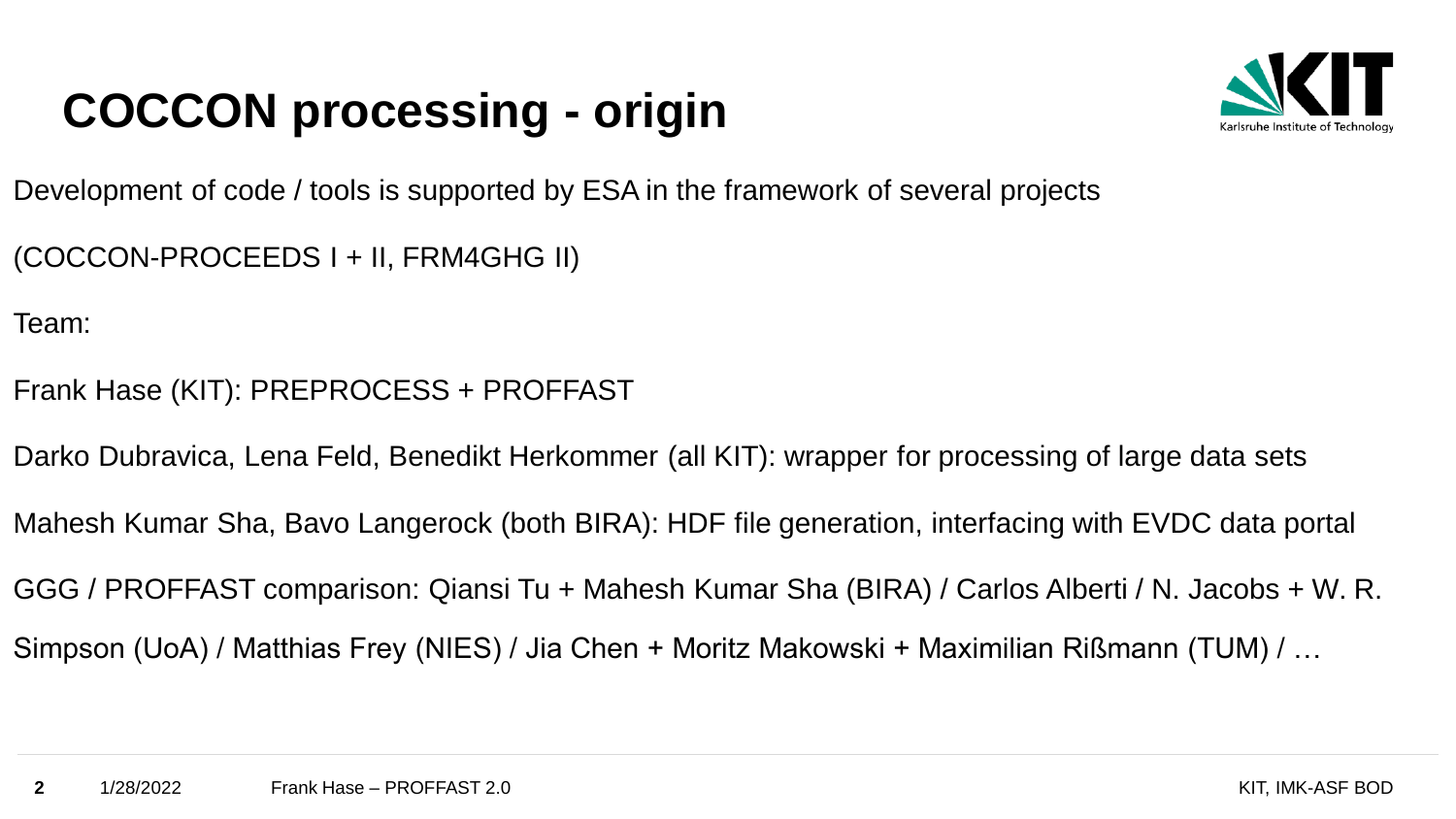

### **COCCON processing – a three step procedure**

#### **PREPROCESS**

- Generate spectra from raw interferograms
- DC-correction, FFT (including phase correction), apodization (NBM), resampling
- QC checks (spectral calibration, out-of-band artefacts, SNR)
- Header info in \*.bin spectrum: e.g. solar position (astronomical SZA, azimuth)

#### **PROFFAST – PCXS**

- Generates daily lookup table of x-sections from line-by-line calculations
- Calculates column sensitivities for each species as fct of SZA range

#### **PROFFAST – INVERS**

- **Performs spectral fitting on each spectrum**
- **Performs post-processing, outputs XGAS results (empirical AICFs + ADCFs)**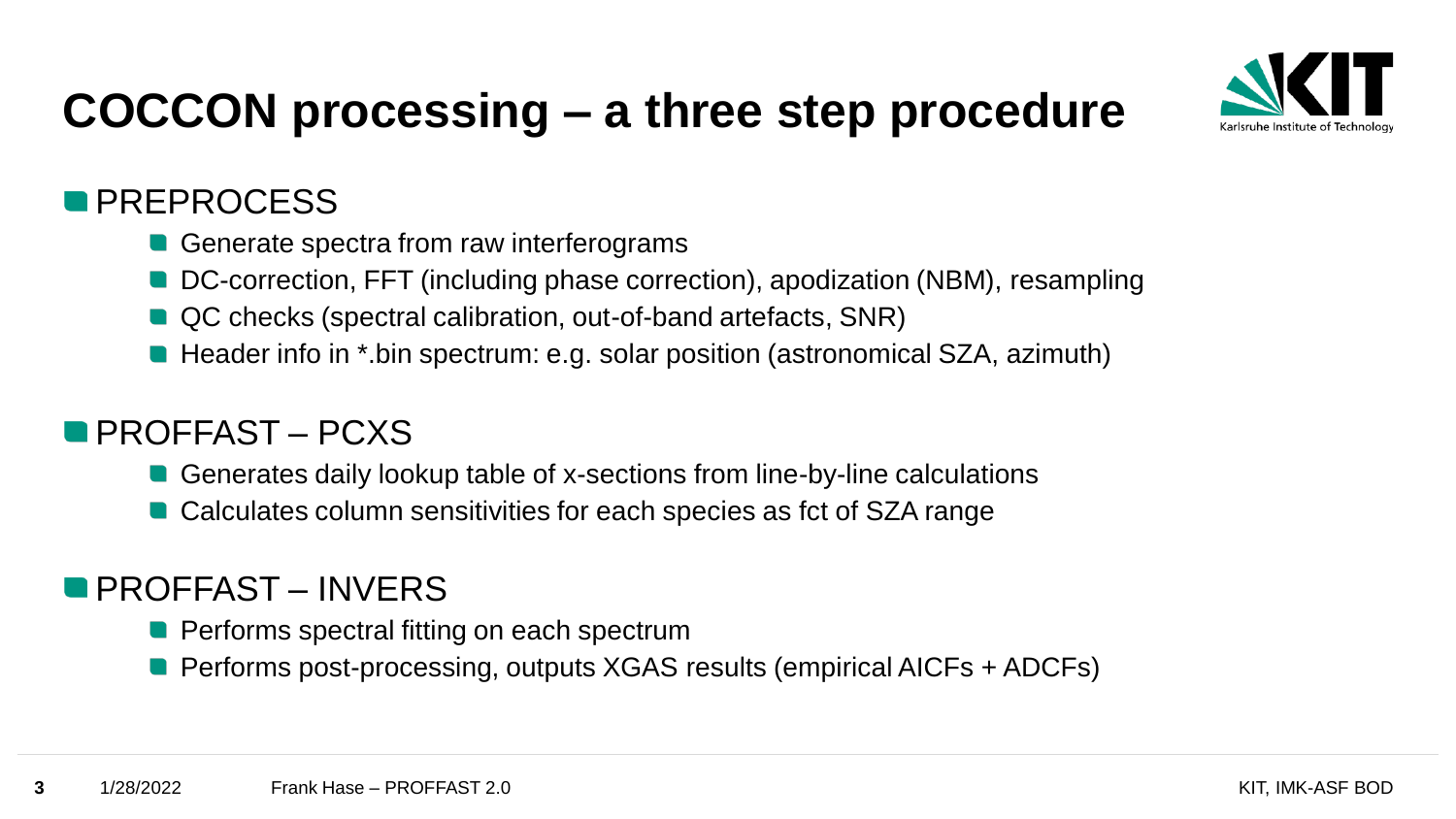### **COCCON Version 2**



Please note:

A more detailed presentation on PROFFAST + update ver 2 is planned: OCO-II STM (~ early March)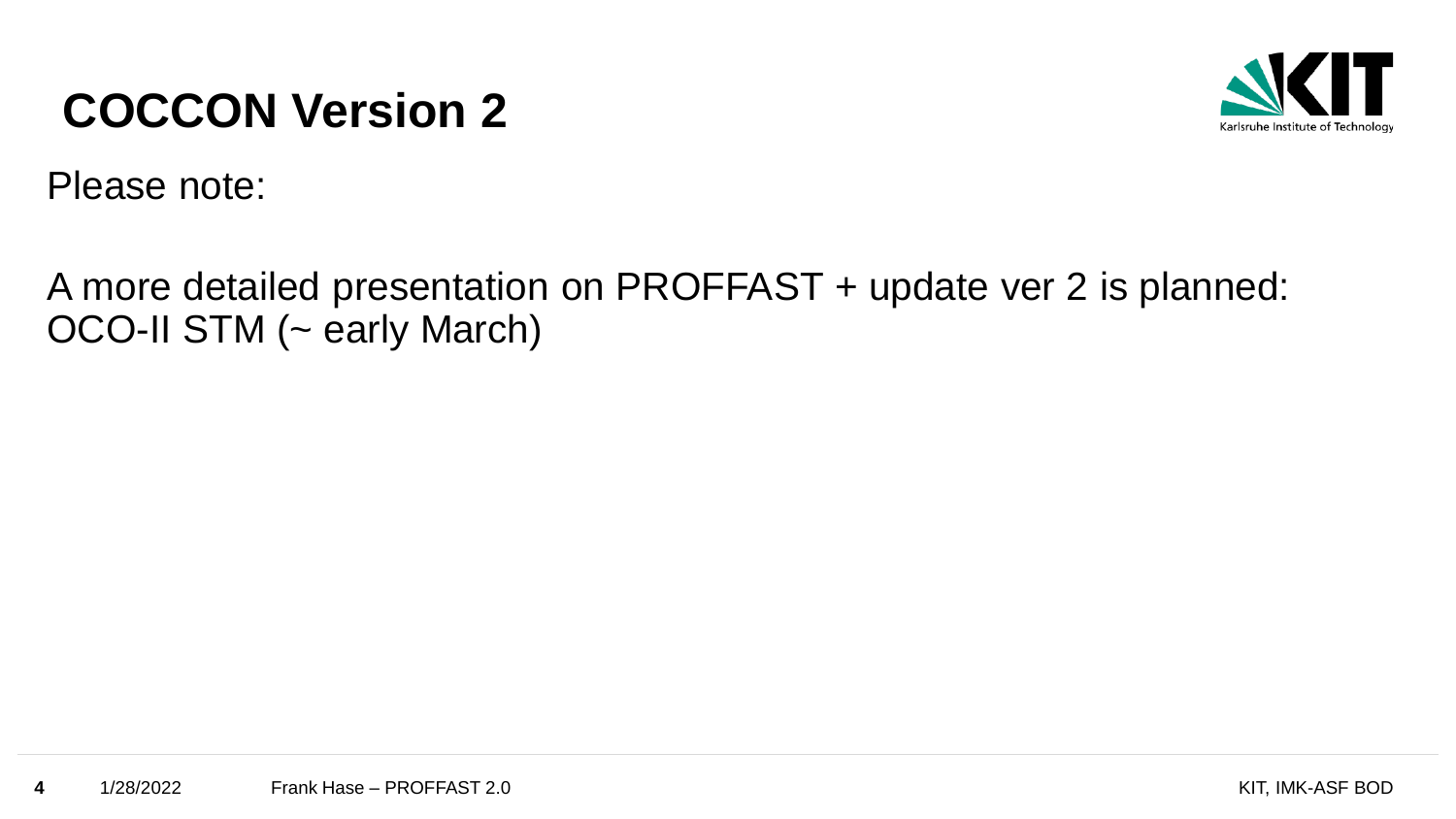### **COCCON Version 1**



Only minor incremental upgrades (e.g. local vs UT computer time, write azimuth to output file, etc)

Except from one real bugfix (200810) – the effect on  $XCO<sub>2</sub>$  calibration remained undetected …

… then handled by suggesting a post-correction procedure (no interim update of gas calibration factors).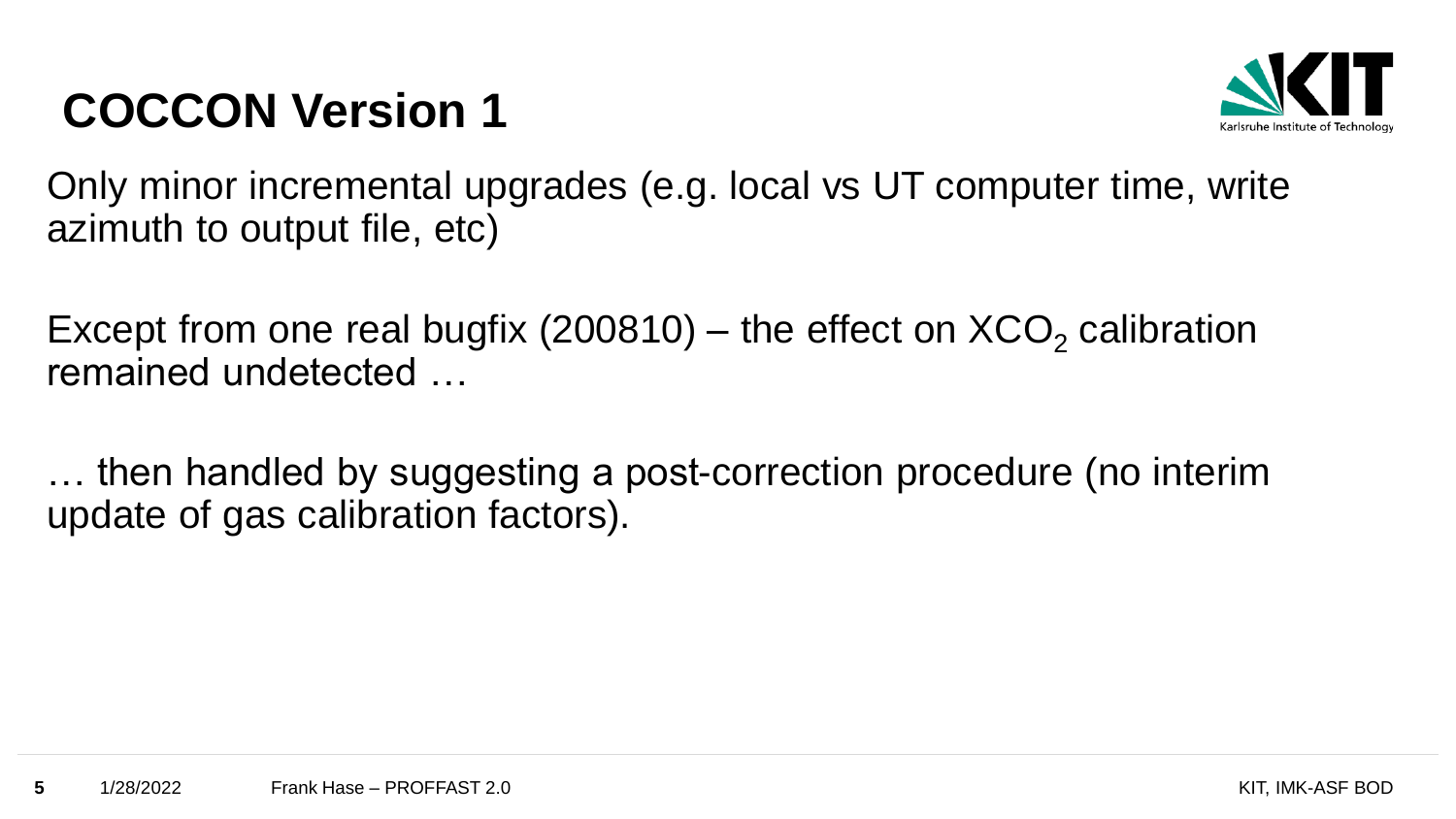## **COCCON Version 2**



- Technical improvements in support of wrapper development (quiet run option, parallelization, error handling, …)
- LOS airmass integration (4 -> 5 coeffs)
- New TCCON map files (support wet + dry mixing ratios)
- Refined and updated TIPS table (use HIT20 data, 5 -> 7 coeffs)
- Extend Line shape handling (1st order LM, SDV)
- **Line lists**

solar: transmission spectrum table (G. C. Toon) GGG14 -> GGG20

gases:

ver 1: wild mixture (HIT08 with some empirical ad-hoc corrections, HIT12),  $O<sub>2</sub>$ : GGG14 ver 2: HIT20 (H<sub>2</sub>O, CO<sub>2</sub> [+ LM + SDV], N<sub>2</sub>O, CO, O<sub>2</sub> [+ SDV??])

special item:  $CH_4$  HITRAN: LM under construction  $\sim$  1 a, DLR line list covers only S5P window (and uses HTP + 2nd order LM)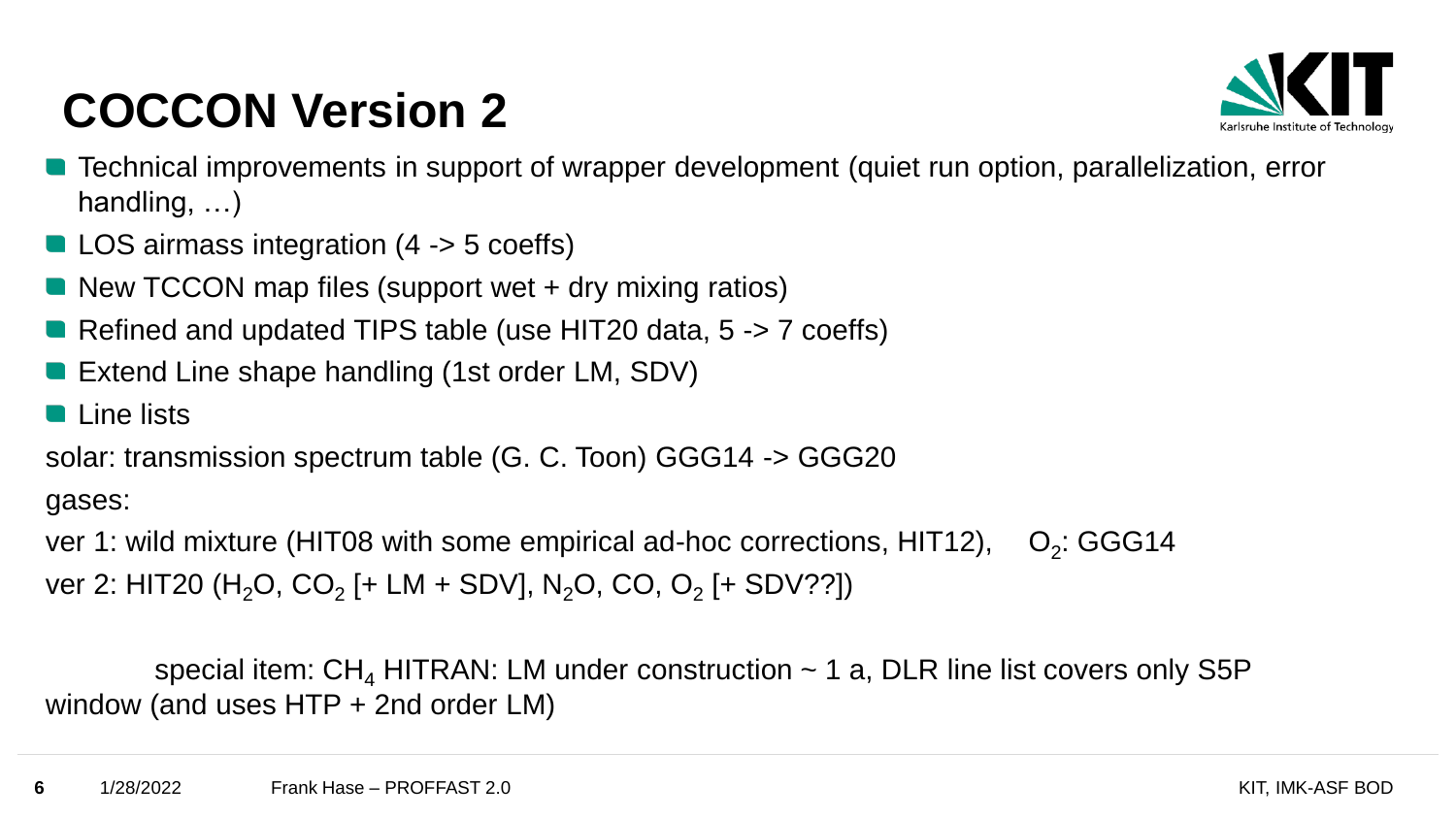# **CH<sup>4</sup> : HIT20 + own cell measurements**



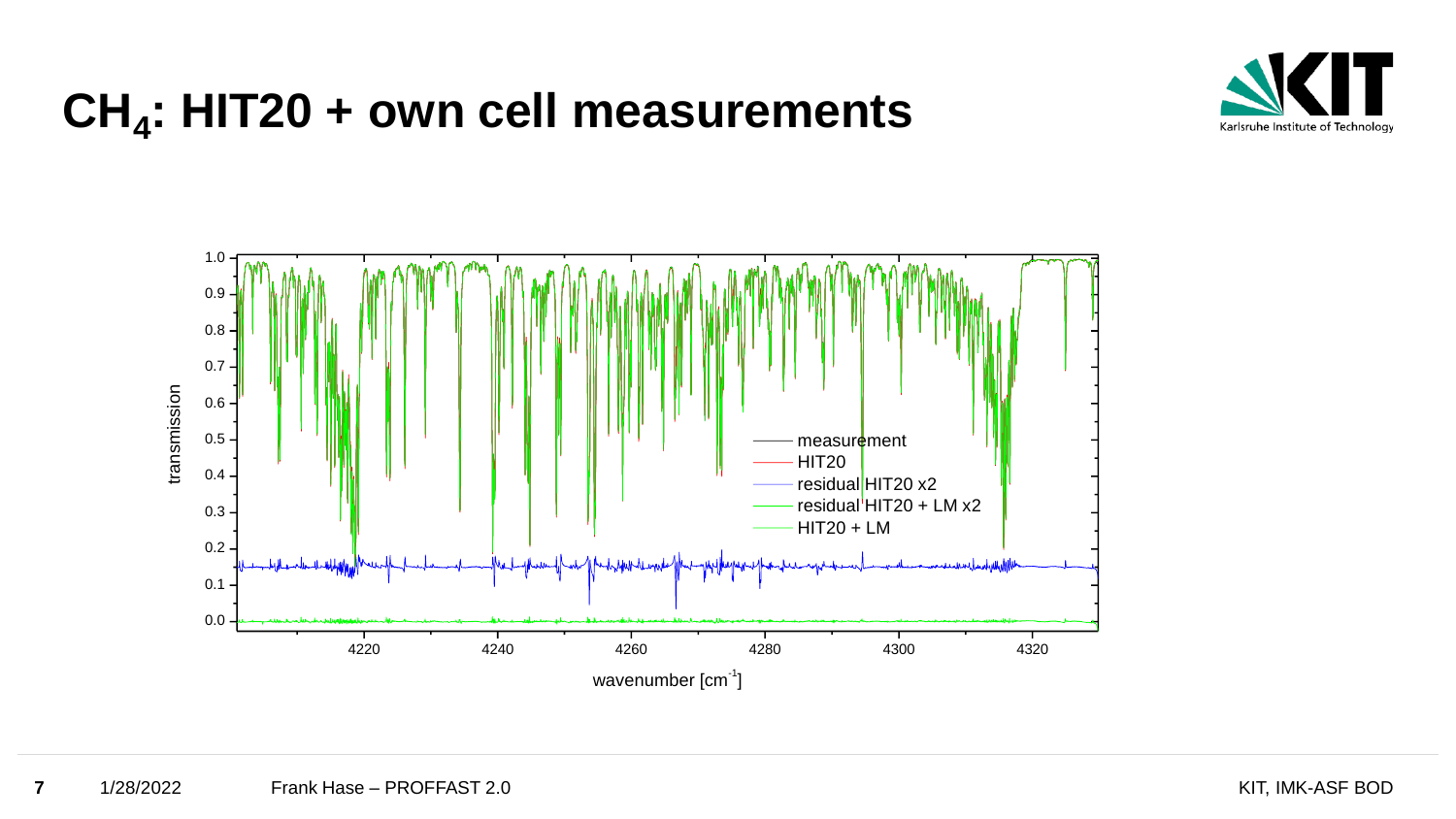# **CH<sup>4</sup> : HIT20 + own cell measurements**